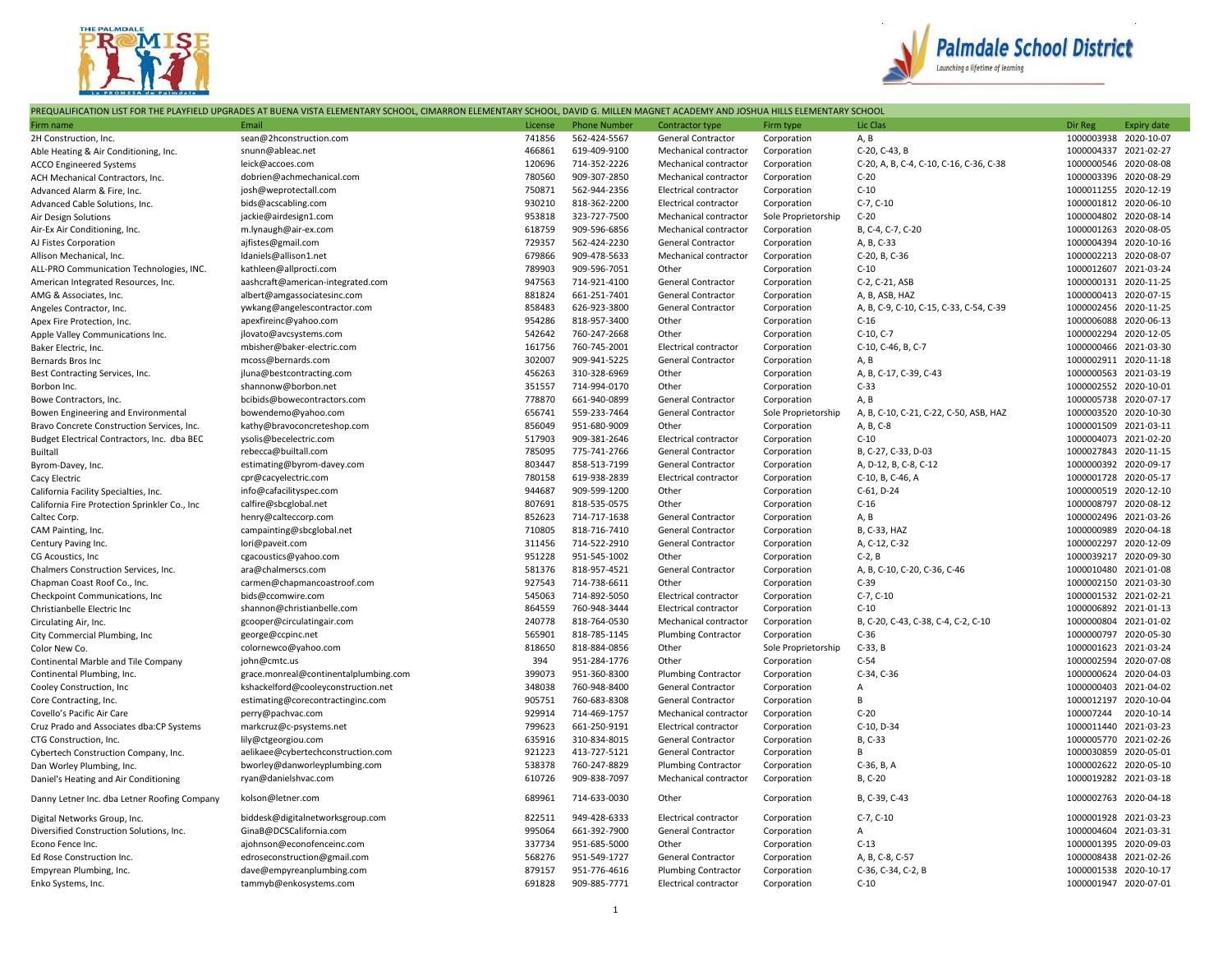



| PREQUALIFICATION LIST FOR THE PLAYFIELD UPGRADES AT BUENA VISTA ELEMENTARY SCHOOL, CIMARRON ELEMENTARY SCHOOL, DAVID G. MILLEN MAGNET ACADEMY AND JOSHUA HILLS ELEMENTARY SCHOOL |                                         |         |                     |                              |                     |                                   |                       |                    |
|----------------------------------------------------------------------------------------------------------------------------------------------------------------------------------|-----------------------------------------|---------|---------------------|------------------------------|---------------------|-----------------------------------|-----------------------|--------------------|
| Firm name                                                                                                                                                                        | Email                                   | License | <b>Phone Number</b> | Contractor type              | Firm type           | Lic Clas                          | Dir Reg               | <b>Expiry date</b> |
| <b>Enterprise Electric Datacom</b>                                                                                                                                               | ddiggins@enterprisecompany.com          | 595996  | 951-296-1530        | Electrical contractor        | Corporation         | $C-10$                            | 1000003059 2021-02-03 |                    |
| Environmental Construction, Inc.                                                                                                                                                 | estimating@environcon.com               | 498624  | 818-449-8920        | General Contractor           | Corporation         | A, B, C-10, C-27, HAZ, ASB        | 1000009515 2021-03-24 |                    |
| <b>Exclusive Metal Inc</b>                                                                                                                                                       | liz@exclusivemetalinc.com               | 1055390 | 951-943-3948        | Other                        | Corporation         | C-39, C-43                        | 1000537179 2021-02-24 |                    |
| <b>ExhibitOne Corporation</b>                                                                                                                                                    | crowley@exhibitone.com                  | 834123  | 480-763-1002        | Other                        | Corporation         | $C-7$                             | 1000003232 2020-12-19 |                    |
| F.E.C. Electric Inc.                                                                                                                                                             | stephanie@fec-electric.com              | 743507  | 909-793-0965        | Electrical contractor        | Corporation         | C-10, A, B, C-7                   | 1000004480 2020-07-29 |                    |
| Fast-Track Construction Corporation                                                                                                                                              | ric@ftcgc.com                           | 674880  | 310-215-3099        | General Contractor           | Corporation         | B, C-61, D-06                     | 1000004059 2020-06-17 |                    |
| <b>Fix Painting Company</b>                                                                                                                                                      | aloizu@hotmail.com                      | 467787  | 8182250633          | Other                        | Sole Proprietorship | B, C-33                           | 1000001299 2021-01-01 |                    |
| Franklin Mechanical Systems, Inc                                                                                                                                                 | seth@fmshvac.net                        | 761887  | 951-845-1000        | Mechanical contractor        | Corporation         | $C-20$                            | 1000002063 2020-07-24 |                    |
| G A Abell Inc. dba Precision Electric Company                                                                                                                                    | estimating@precisionelectricco.com      | 534116  | 619-390-2991        | Electrical contractor        | Corporation         | A, B, C-7, C-10, C-46             | 1000002037 2020-09-20 |                    |
| G2K Construction, Inc.                                                                                                                                                           | Contact@G2KConstruction.com             | 940662  | 818-889-6046        | General Contractor           | Corporation         | B                                 | 1000027687 2020-05-01 |                    |
| GB CONSTRUCTION INC. dba Golden Bear                                                                                                                                             | gb@gbci.us                              | 424458  | 310-324-3636        | General Contractor           | Corporation         | B, A                              | 1000003497 2020-05-28 |                    |
| <b>Construction Company</b>                                                                                                                                                      |                                         |         |                     |                              |                     |                                   |                       |                    |
| GBI Electric, Inc.                                                                                                                                                               | ggonzalez@gbielectric.com               | 927175  | 818-262-3669        | <b>Electrical contractor</b> | Corporation         | B, C-10                           | 1000004950 2020-08-08 |                    |
| Giant Services Inc.                                                                                                                                                              | brian@giantpowercomm.com                | 920295  | 760-998-2929        | Electrical contractor        | Corporation         | $C-10$                            | 1000004953 2020-07-23 |                    |
| HPS Mechanical, Inc.                                                                                                                                                             | planroom@hpsmechanical.com              | 793014  | 661-397-2121        | <b>Plumbing Contractor</b>   | Corporation         | A, B, C-4, C-20, C-34, C-36       | 1000001107 2020-05-02 |                    |
| Inland Building Construction Companies, Inc.                                                                                                                                     | estimating@ibccinc.com                  | 405281  | 909-884-6276        | General Contractor           | Corporation         | B, C-2, C-8, C-10, C-61           | 1000001174 2020-06-26 |                    |
| Integrated Demolition and Remediation Inc.                                                                                                                                       | ami@idrdemo.com                         | 1003504 | 714-340-3333        | <b>General Contractor</b>    | Corporation         | ASB, A, B, C-21, C-22             | 1000023608 2020-10-02 |                    |
| Interpipe Contracting, Inc.                                                                                                                                                      | info@interpipecontracting.com           | 578888  | 619-596-7733        | <b>Plumbing Contractor</b>   | Corporation         | C-34, C-36                        | 1000003586 2020-12-10 |                    |
| Izurieta Fence Company, Inc.                                                                                                                                                     | izurietafence@aol.com                   | 925951  | 323-661-4759        | <b>Plumbing Contractor</b>   | Corporation         | $C-13$                            | 1000009221 2020-11-25 |                    |
| J B Bostick Company, Inc.                                                                                                                                                        | greg@jbbostick.com                      | 341573  | 714-238-2121        | Other                        | Corporation         | $C-12, C-8$                       | 1000000734 2021-02-26 |                    |
| <b>JAM Corporation</b>                                                                                                                                                           | geoff.szabo@jamfire.com                 | 791060  | 626-256-4400        | Electrical contractor        | Corporation         | B, C-10, C-16, C-7                | 1000005174 2020-09-16 |                    |
| K F Y UNITED MECHANICAL CONTRACTORS, INC.                                                                                                                                        |                                         |         |                     |                              |                     |                                   |                       |                    |
| dba UNITED MECHANICAL CONTRACTORS                                                                                                                                                | jeremy@umcontractors.com                | 759496  | 805-583-1010        | General Contractor           | Corporation         | B, C-20                           | 1000004362 2021-01-16 |                    |
| Kemcorp Construction, Inc.                                                                                                                                                       | melissa@kemcorp.net                     | 934522  | 909-947-0639        | General Contractor           | Corporation         | A, B                              | 1000002295 2020-08-07 |                    |
| Klassen Corporation                                                                                                                                                              | katiea@klassencorp.com                  | 350573  | 661-489-4999        | General Contractor           | Corporation         | B, C-8, C-51                      | 1000000636 2021-01-02 |                    |
| <b>KYA Services LLC</b>                                                                                                                                                          | trinity.lott@thekyagroup.com            | 984827  | 714-881-2603        | General Contractor           | Partnership         | B, C-15                           | 1000003379 2021-01-02 |                    |
| Leonida Builders Inc                                                                                                                                                             | panikos@leonidabuilders.com             | 896772  | 951-532-7717        | General Contractor           | Corporation         | A, B, C-8                         | 1000025666 2021-01-06 |                    |
| Lifetime Industries, Inc. dba: Parkwest Construction<br>Company                                                                                                                  | stephanie@parkwestco.com                | 580133  | 909-798-1333        | General Contractor           | Corporation         | A, B, C-7, C-10                   | 1000004472 2020-07-30 |                    |
| Mack P and S Construction, Incorporated                                                                                                                                          | jennbmack@gmail.com                     | 995324  | 951-674-1267        | <b>Plumbing Contractor</b>   | Corporation         | A, B, C-36                        | 1000004137 2020-05-30 |                    |
| Maranatha Sheet Metal, Inc.                                                                                                                                                      | kelly@maranathasheetmetal.com           | 915024  | 714-602-7764        | Other                        | Corporation         | $C-43$                            | 1000030456 2020-07-22 |                    |
| <b>Mariscal Painting</b>                                                                                                                                                         | mariscal-painting@hotmail.com           | 899391  | 626-454-4761        | General Contractor           | Corporation         | B, C-33                           | 1000014481 2021-01-23 |                    |
| Medallion Contracting, Inc.                                                                                                                                                      | barbara@medallioncontractinginc.com     | 567084  | 661-949-3205        | General Contractor           | Corporation         | B                                 | 1000000951 2021-03-23 |                    |
| Mesa Energy Systems                                                                                                                                                              | rarellano@emcor.net                     | 611215  | 661-335-1500        | Mechanical contractor        | Corporation         | C-36, C-20, C-10, B, C-38         | 1000002425 2020-08-14 |                    |
| Michael Venosta Plumbing                                                                                                                                                         | kelly@michaelvenostaplumbing.com        | 969247  | 408-842-4004        | <b>Plumbing Contractor</b>   | Sole Proprietorship | $C-36$                            | 1000038998 2021-02-03 |                    |
| NKS Mechanical Contracting, Inc.                                                                                                                                                 | veronica@nksmechanical.com              | 865725  | 714-281-5123        | General Contractor           | Corporation         | B, C-20                           | 1000003330 2021-01-03 |                    |
| <b>Novus Construction</b>                                                                                                                                                        | winni@novusconstruction.com             | 528475  | 818-700-2649        | General Contractor           | Corporation         | B, C-9                            | 1000000684 2021-03-19 |                    |
| Oakview Constructors, Inc                                                                                                                                                        | tammy@oakviewci.com                     | 462847  | 909-795-0990        | General Contractor           | Corporation         | B, C-8                            | 1000024003 2021-03-02 |                    |
| Ohno Construction Company                                                                                                                                                        | ohnocc@comcast.net                      | 833470  | 619-278-8824        | General Contractor           | Corporation         | A, B, C-12, C-27, D-12            | 1000000584 2021-02-20 |                    |
| Pacific Contractors Group, Inc.                                                                                                                                                  | pacificcontractorsinc@gmail.com         | 927973  | 818-993-5899        | General Contractor           | Corporation         | B, C-33                           | 1000002862 2020-11-04 |                    |
| Painting & Decor, Inc.                                                                                                                                                           | painting.decor@cox.net                  | 276640  | 949-888-2565        | General Contractor           | Corporation         | B, C-33                           | 1000002852 2021-02-05 |                    |
| Pathway Communications LTD                                                                                                                                                       | beckyt@pcomus.com                       | 868539  | 619-847-0169        | Electrical contractor        | Partnership         | $C-7$                             | 1000001958 2020-09-25 |                    |
| Paul C Miller Construction Co., Inc.                                                                                                                                             | andrea@millercon.com                    | 933449  | 909-484-1009        | General Contractor           | Corporation         | B                                 | 1000002747 2020-12-17 |                    |
| Penn Air Control Inc.                                                                                                                                                            | marissa@pennairgroup.com                | 348326  | 714-220-9091        | Other                        | Corporation         | $C-20$                            | 1000004883 2020-07-22 |                    |
| <b>PGC Construction inc</b>                                                                                                                                                      | pgcconstruction1@gmail.com              | 829086  | 951-545-1234        | Mechanical contractor        | Corporation         | $C-43$                            | 1000036314 2020-08-02 |                    |
| Piana Construction & Painting                                                                                                                                                    | pianaconstruction@sbcglobal.net         | 731555  | 818-488-1740        | Other                        | Corporation         | B, C-33                           | 1000002822 2021-02-24 |                    |
|                                                                                                                                                                                  | justin@pinnerconstruction.com           | 166010  | 714-490-4000        | General Contractor           | Corporation         | A, B                              | 1000002513 2020-04-10 |                    |
| Pinner Construction Co., Inc.<br>Platinum Construction, Inc.                                                                                                                     | nwalker@platconinc.com                  | 870864  | 714-527-0700        | Other                        | Corporation         | A, B, C-9, C-10, C-20, C-35, C-36 | 1000006755 2021-01-08 |                    |
|                                                                                                                                                                                  |                                         |         |                     |                              |                     |                                   |                       |                    |
| Plumbing Systems West, Inc. DBA: Mechanical<br><b>Insulation Systems</b>                                                                                                         | heather@mechinsulation.net              | 992207  | 909-794-3823        | <b>Plumbing Contractor</b>   | Corporation         | B, C-2, C-36                      | 1000009254 2021-03-17 |                    |
| PMK Professional Inc.                                                                                                                                                            | maziyar@pmkpro.com                      | 959668  | 949-679-9800        | Electrical contractor        | Corporation         | $C-7, C-10$                       | 1000004512 2020-10-21 |                    |
| Polychrome Construction Inc.                                                                                                                                                     | info@polychromepainting.com             | 993826  | 818-831-8308        | Other                        | Corporation         | $C-33$                            | 1000020697 2021-03-31 |                    |
| Preferred Ceilings, Inc.                                                                                                                                                         | zoila@preferredceilings.com             | 705630  | 714-255-9336        | Other                        | Corporation         | A, B, C-2, C-10, D-50             | 1000001964 2020-10-29 |                    |
| Presidential Fire Protection, Inc.                                                                                                                                               | samantha@presidentialfireprotection.com | 847133  | 916-379-9199        | Other                        | Corporation         | $C-16$                            | 1000003447 2020-07-15 |                    |
| Prime Painting Contractors, Inc.                                                                                                                                                 | hq@primeptg.net                         | 717259  | 818-833-8866        | Other                        | Corporation         | $C-33$ , $B$                      | 1000008197 2021-02-18 |                    |